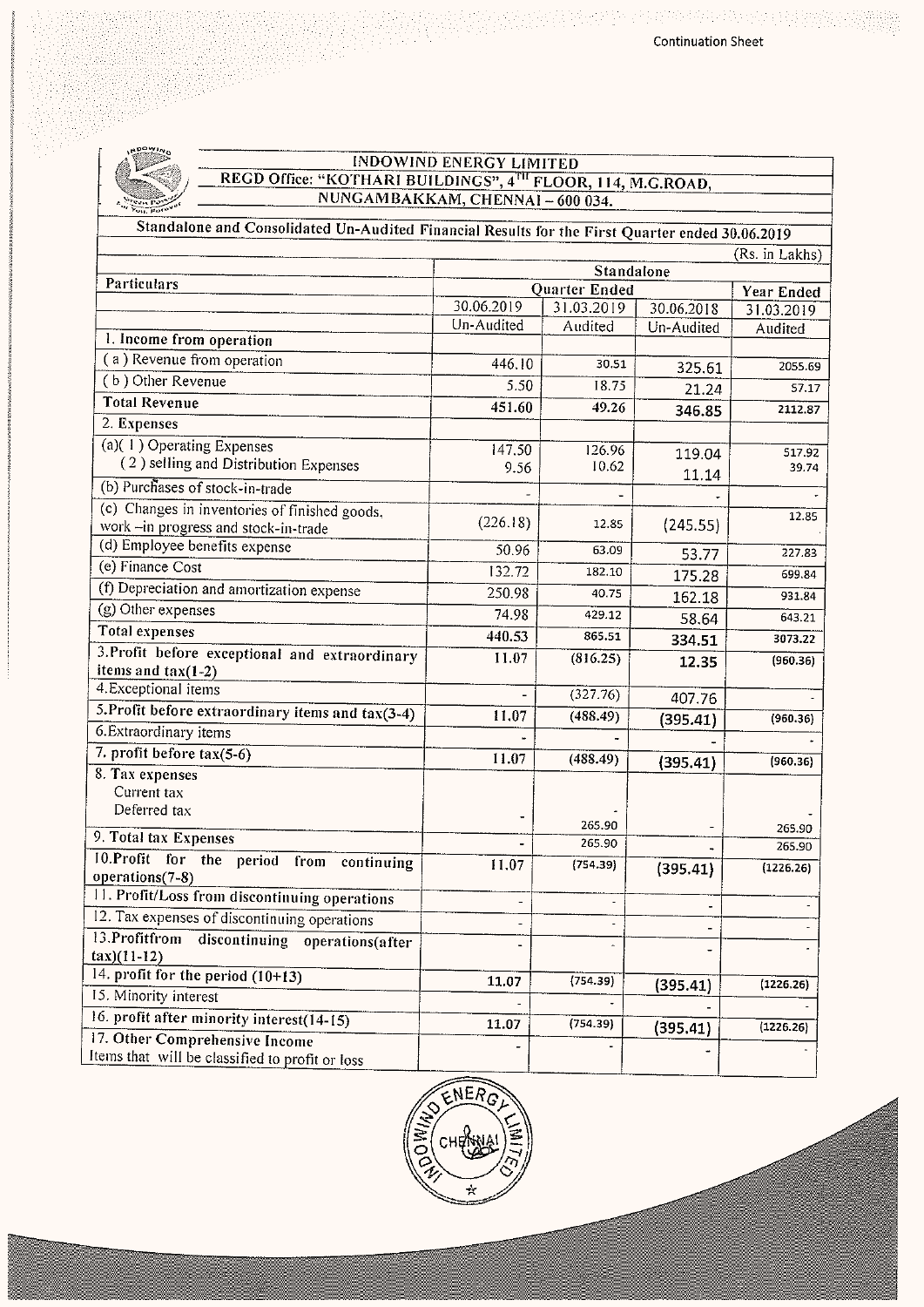| 18. Total Comprehensive Income for the period<br>$(16+17)$<br>(Comprising Profit)<br>and<br>other<br>Comprehensive income for the period) | 11.07   | (754.39) | (395.41) | (1226.26) |
|-------------------------------------------------------------------------------------------------------------------------------------------|---------|----------|----------|-----------|
| 19. Paid-up equity share capital (Face Value of<br>$Rs.10/- each$                                                                         | 8974.14 | 8974.14  | 8974.14  | 8974.14   |
| 20. Reserve (excluding Revaluation Reserves)                                                                                              |         |          |          |           |
| 21. Earnings per equity shares                                                                                                            |         |          |          |           |
| (a) Basic $(Rs.)$                                                                                                                         | 0.01    | (0.84)   | (0.44)   | (1.37)    |
| (b) Diluted $(Rs.)$                                                                                                                       | 0.01    | (0.84)   | (0.44)   | (1.37)    |

|                                                                                      | Consolidated  |                |            |                      |
|--------------------------------------------------------------------------------------|---------------|----------------|------------|----------------------|
| <b>Particulars</b>                                                                   | Quarter Ended |                |            | Year<br><b>Ended</b> |
|                                                                                      | 30.06.2019    | 31.03.2019     | 30.06.2018 | 31.03.2019           |
|                                                                                      | $Um-$         | Audited        | Un-        | Audited              |
| 1. Income from operation                                                             | Audited       |                | Audited    |                      |
| (a) Revenue from operation                                                           |               | 124.46         |            |                      |
|                                                                                      | 621.16        |                | 433.90     | 2565.25              |
| (b) Other Revenue                                                                    | 5.50          | 18.75          | 21.24      | $\overline{57.17}$   |
| <b>Total Revenue</b>                                                                 | 626.66        | 143.21         | 455.14     | 2622.42              |
| 2. Expenses                                                                          |               |                |            |                      |
| (a)(1) Operating Expenses                                                            | 147.50        | 126.96         | 119.04     | 517.92               |
| (2) selling and Distribution Expenses                                                | 152.71        | 158.06         | 114.07     | 615.67               |
| (b) Purchases of stock-in-trade                                                      |               |                |            |                      |
| (c) Changes in inventories of finished goods,<br>work-in progress and stock-in-trade | (226.18)      | (60.23)        | (245.55)   | (60.23)              |
| (d) Employee benefits expense                                                        |               | 63.09          |            |                      |
| (e) Finance Cost                                                                     | 50.96         | 182.10         | 53.77      | 227.83               |
| (f) Depreciation and amortization expense                                            | 132.72        |                | 175.28     | 699.85               |
|                                                                                      | 250.98        | 40.75          | 162.18     | 931.84               |
| (g) Other expenses                                                                   | 75.13         | 432.48         | 59.18      | 649.53               |
| <b>Total expenses</b>                                                                | 583.82        | 943.21         | 437.97     | 3214.19              |
| 3. Profit before exceptional and extraordinary<br>items and $tax(1-2)$               | 42.84         | (800.00)       | 17.17      | (959.98)             |
| 4. Exceptional items                                                                 | ٠             | (327.76)       | 407.76     |                      |
| 5. Profit before extraordinary items and tax (3-4)                                   | 42.84         | (472.24)       | (390.59)   | (959.98)             |
| 6.Extraordinary items                                                                |               |                |            |                      |
| 7. profit before tax (5-6)                                                           | 42.84         | (472.24)       | (390.59)   | (959.98)             |
| 8. Tax expenses                                                                      |               |                |            |                      |
| Current tax                                                                          |               |                |            |                      |
| Deferred tax                                                                         |               | 0.10<br>265.90 |            | 0.10<br>265.90       |